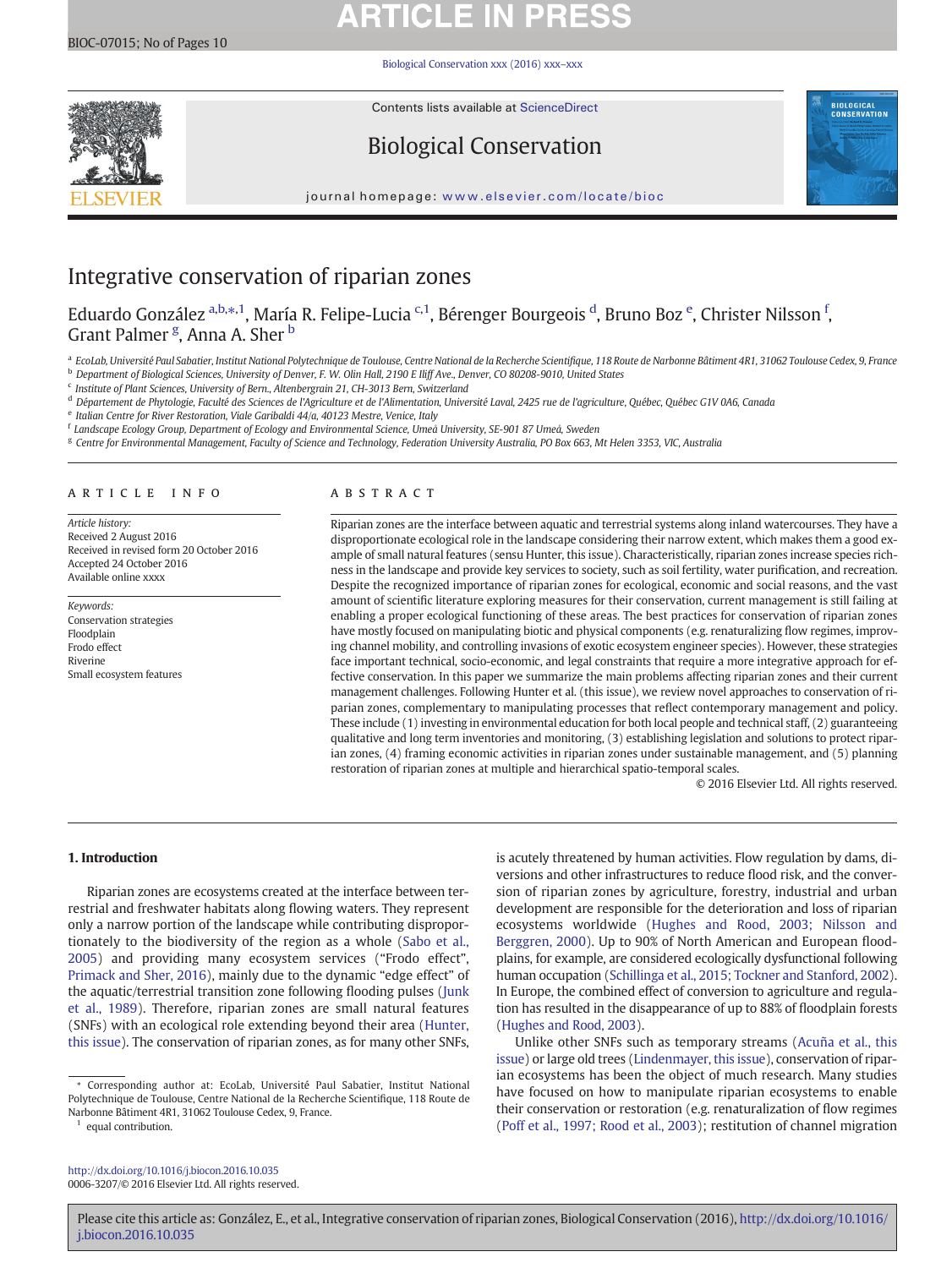2 E. González et al. / Biological Conservation xxx (2016) xxx–xxx

[\(Rohde et al., 2005; Jähnig et al., 2009\)](#page--1-0); and control of species invasions [\(Richardson et al., 2007; Stromberg, 2001\)](#page--1-0). However, conservation strategies purely based on manipulating ecological processes face important technical–ecological, socio-economic, and legal constraints. First, after decades of impact, some rivers may have lost their capacity to positively respond to conservation actions [\(Cooper and Andersen,](#page--1-0) [2012; Johnson et al., 2015](#page--1-0)). Secondly, society may prioritize extractive uses and particular ecosystem services such as flood prevention or recreation over key ecological functions like wildlife habitat or nutrient filtering [\(Gumiero et al., 2013; Rohde et al., 2005\)](#page--1-0). Thirdly, legislation may subordinate environmental goals to other interests. In Europe, for example, there are a number of socio-economic reasons (such as "overriding public interest" or "no other significantly better option") to be exempted from meeting the environmental objectives of the Water Framework Directive ([European Commission, 2009\)](#page--1-0). The conflict between different interests and directives usually leads to the adoption of uncoordinated measures in the management of riparian zones. For instance, in Italy, in order to save public money in flood risk prevention, private companies are allowed to remove vegetation from riparian zones for biomass production ([WWF, 2016](#page--1-0)). However, this increases flood risk downstream and may generate dramatic effects on riparian wildlife ([Anderson et al., 2006](#page--1-0)). Thus, conservation of riparian zones will not be possible if technical–ecological, socio-economic, and legal issues are not addressed holistically. [Hunter et al.](#page--1-0) [\(this issue\)](#page--1-0) have proposed a matrix of key conservation activities (educate, inventory, protect, sustainably manage, restore, and create) that may include incidental, voluntary, incentive, or restrictive approaches relevant to the conservation of SNFs, which we can apply to riparian zones.

The main goal of this paper is to identify and discuss conservation measures for riparian zones complementary to manipulation of biotic and physical processes that reflect management and policy directions. To achieve this goal, we (i) briefly introduce riparian zones (Section 2) and their ecological, economic, and social importance (Section 3), (ii) describe the main human impacts on riparian zones (Section 4) and current management challenges ([Section 5\)](#page--1-0), and, following [Hunter et al.](#page--1-0) [\(this issue\)](#page--1-0) (iii) review key measures for conserving riparian zones that will facilitate SNF conservation [\(Section 6](#page--1-0)).

### 2. What are riparian zones?

Riparian zones are the interface between terrestrial and aquatic ecosystems along inland watercourses [\(Naiman and Décamps, 1997\)](#page--1-0). They encompass the space between the flowing water at low levels and the highest water mark where vegetation is influenced by floods, elevated water tables, and soil type. In the landscape, they function as a dendritic network of narrow-shaped corridors with flowing energy, matter and biodiversity [\(Gregory et al., 1991; Naiman and Décamps, 1997](#page--1-0)). Riparian zones are present in all biomes from tropical rainforests to arid and arctic deserts, and range from large floodplain–river systems draining millions of cubic meters of water annually at a continental scale [\(Ward et al., 2002\)](#page--1-0), to small temporary streams ([Acuña et al., this](#page--1-0) [issue](#page--1-0)) ([Fig. 1](#page--1-0)). The main abiotic and biotic characteristics of riparian zones are: (i) a flooding regime with high temporal and spatial variability that creates a landscape mosaic of both vegetated and bare fluvial landforms functioning as habitats organized hierarchically ([Gurnell et](#page--1-0) [al., 2016](#page--1-0)), and (ii) unique biotic communities with species that benefit from a high water and nutrient availability but that also must tolerate shear stress and temporary submersions ([Naiman and Décamps,](#page--1-0) [1997\)](#page--1-0). The dependence of riparian zones on the flooding regime—along four dimensions: longitudinal (upstream–downstream), lateral (hillslope-channel), vertical (hyporheic-channel bed), and temporal [\(Ward, 1989](#page--1-0))—is the main singularity that makes them functionally distinct from purely terrestrial or aquatic lentic ecosystems [\(Tockner et al.,](#page--1-0) [2000\)](#page--1-0).

### 3. Ecological, economic, and social importance of riparian zones

Riparian zones perform multiple ecological functions, including refuge for regional biodiversity, climate regulation, flood buffering, water and nutrient filtering, shading stream channels and high primary productivity ([Naiman and Décamps, 1997; Palmer and Bennett, 2006](#page--1-0)). These ecological functions are directly related to key ecosystem services provided to society ([Felipe-Lucia et al., 2014; Vidal-Abarca Gutiérrez](#page--1-0) [and Suárez Alonso, 2013\)](#page--1-0). Many of these functions have direct economic relevance, including flood control; support for agriculture, forestry, industry and urbanization; and several outdoor recreational activities, such as visits to waterfalls and gorges, hiking, canoeing, and fishing. For instance, the economic value of the ecosystem services provided by riverine wetlands and riparian buffers in three Canadian rivers was estimated to be ca. 6000 Canadian dollars per hectare and year (Buffi[n-Bélanger et al., 2015](#page--1-0)).

### 4. Impacts on riparian zones

Riparian zones have faced profound anthropogenic modifications since the rise of civilization ([Feld et al., 2011](#page--1-0)), which have been shown to affect trophic networks at every level ([Mensing et al., 1998\)](#page--1-0). Human activities have been centered along rivers and riparian zones because of their position in the landscape. Agriculture exploits the nutrient-rich substrates of wide floodplains, while rivers in canyons or open valleys are dammed to store water for agricultural, domestic, and/or industrial use [\(Graf, 2006; Hughes and Rood, 2003\)](#page--1-0). Furthermore, streams have been adapted to serve as corridors for transportation, facilitating forestry, industrial, and urban development in riparian zones.

While some free-flowing rivers remain in remote headwaters, nature reserves and less populated regions (e.g. Tagliamento river in Italy, [Ward et al., 1999](#page--1-0); Merced River in Yellowstone National Park, U.S., [Yochim and Lowry, 2016](#page--1-0)), most rivers and associated riparian zones in the world are severely impaired by altered flow regimes [\(Nilsson et al., 2005\)](#page--1-0). Dams disrupt longitudinal connectivity and dramatically alter the structure and composition of riparian vegetation [\(Graf, 1999; Ward and Stanford, 1995](#page--1-0)). Downstream of dams, peak flows are attenuated, summer water levels are kept abnormally low (prolonged droughts following water storage in reservoirs) or high (water releases for irrigation, navigation, energy production, and recreation; [Graf, 2006\)](#page--1-0). Often riparian plant and animal communities cannot adjust their life cycles to such disturbance of the natural flow regime and may suffer from severe declines in their populations (e.g. collapse of riparian trees ([Rood and Mahoney, 1990](#page--1-0)); decline in colonial waterfowl breeding events [Kingsford and Auld, 2005](#page--1-0)) and be replaced with non-strictly riparian communities (e.g. dryland plants; [Dixon et al.,](#page--1-0) [2012\)](#page--1-0), which may paradoxically increase alpha and beta diversity in riparian habitats as a temporary stage within an overall process of ecological degradation and homogenization [\(Gumiero et al., 2015\)](#page--1-0). Upstream of dams, raised water tables also alter riparian habitats (e.g. replacement of woody riparian by meadow type vegetation [Tombolini et al.,](#page--1-0) [2014\)](#page--1-0). This impact is global as virtually all rivers in industrialized regions are dammed and more dams are planned to be built in developing countries [\(Nilsson et al., 2005](#page--1-0)). Laterally, changes in sediment and flow regime, geomorphological alterations (e.g. channel incision), dikes, levees, ripraps, and other structures prevent channel migration [\(Magdaleno and Fernández, 2011](#page--1-0)), essential for vegetation regeneration [\(Scott et al., 1996\)](#page--1-0). Vertically, river bed incision by channel embankment and gravel extraction, and groundwater overexploitation induce water tables lowering and leading to loss of plant species less adapted to water scarcity ([Stromberg et al., 1996; Gumiero et al.,](#page--1-0) [2015\)](#page--1-0) and may favour particular functional groups (e.g. swallows and kingfishers taking advantage of exposed banks, [Silver and Grif](#page--1-0)fin, 2009).

In addition to stream flow alterations, pollution is a significant threat to viability of riparian zones across the globe. While measures to